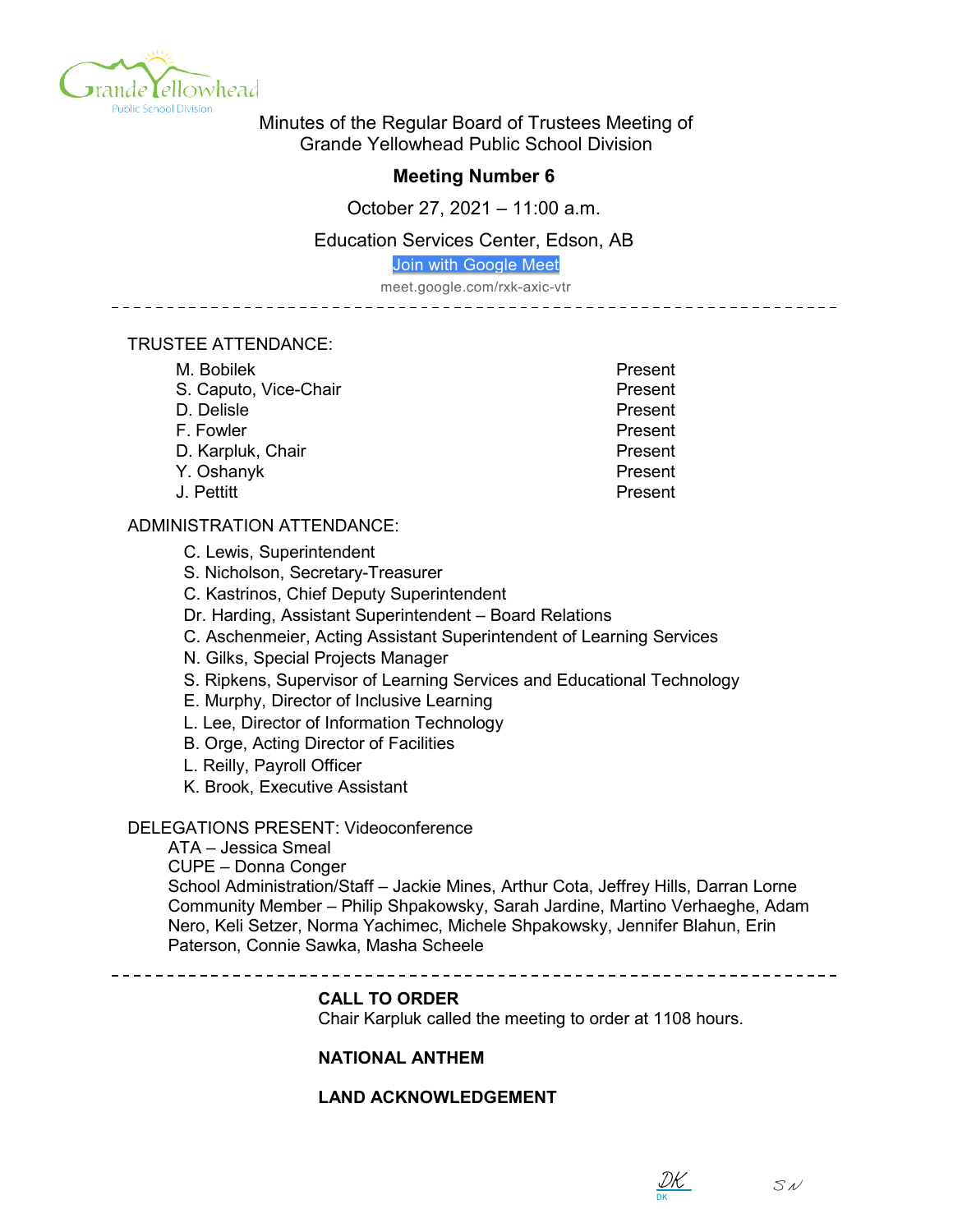|          | <b>ANNOUNCEMENTS</b><br>Welcome to all the Public<br>Thank you to Trustee Zaporosky for your years of services<br>Thank you to Trustee Rosadiuk for your years of services<br>Welcome to the New Board<br>Trustees went around the table to introduce themselves |
|----------|------------------------------------------------------------------------------------------------------------------------------------------------------------------------------------------------------------------------------------------------------------------|
|          | <b>CHANGES TO THE AGENDA</b>                                                                                                                                                                                                                                     |
| 2021-157 | <b>APPROVAL OF THE AGENDA</b><br>Trustee Fowler moved that the Board approve the agenda.<br><b>Carried</b>                                                                                                                                                       |
| 2021-158 | <b>APPROVAL OF THE MINUTES</b><br>Trustee Oshanyk moved that the Board approve the minutes of the<br>Public Board Meeting of October 6, 2021.                                                                                                                    |
|          | <b>Carried</b><br><b>BUSINESS ARISING FORM THE MINUTES</b><br>None.                                                                                                                                                                                              |
|          | <b>DELEGATION / PRESENTATION</b><br>None.                                                                                                                                                                                                                        |
|          | <b>BOARD CHAIR REPORT</b><br>No Report.                                                                                                                                                                                                                          |
|          | <b>SUPERINTENDENT'S REPORT</b><br>Superintendent Lewis reported on all the activities she has been<br>leading since the last Public Board meeting on October 6, 2021.                                                                                            |
|          | <b>PUBLIC QUESTION PERIOD</b><br>A member of the public asked questions about the upcoming Board's<br>discussion and vote to restrict school buildings and school bus access<br>for members of a family with a positive COVID-19 case.                           |
|          | <b>ACTION ITEMS</b>                                                                                                                                                                                                                                              |
| 2021-159 | Change of Date for November 9th, 2021, Public Board Meeting<br>Trustee Caputo moved that the Board approve a motion to shift the<br>previously approved November 9th, 2021 Public Board Meeting date<br>to November 10th, 2021.                                  |
|          | <b>Carried</b>                                                                                                                                                                                                                                                   |
| 2021-160 | <b>Public Board Meeting Changes for 2022</b><br>Trustee Bobilek moved that the Board approve a motion to cancel<br>the January 12th and February 9 <sup>th</sup> Public Board and COTW Meetings.<br><b>Carried</b>                                               |
| 2021-161 | <b>Mandatory Vaccination For All Staff</b><br>Trustee Delisle moved that the Board approve a motion that all<br>Grande Yellowhead Public School Division (GYPSD) staff (including<br>central office, Board of Trustees, contractors, practicum students,         |

DK [DK](https://na1.documents.adobe.com/verifier?tx=CBJCHBCAABAAT4TzriyneLPHKN5C5cGxFMAVOT0WTbfV)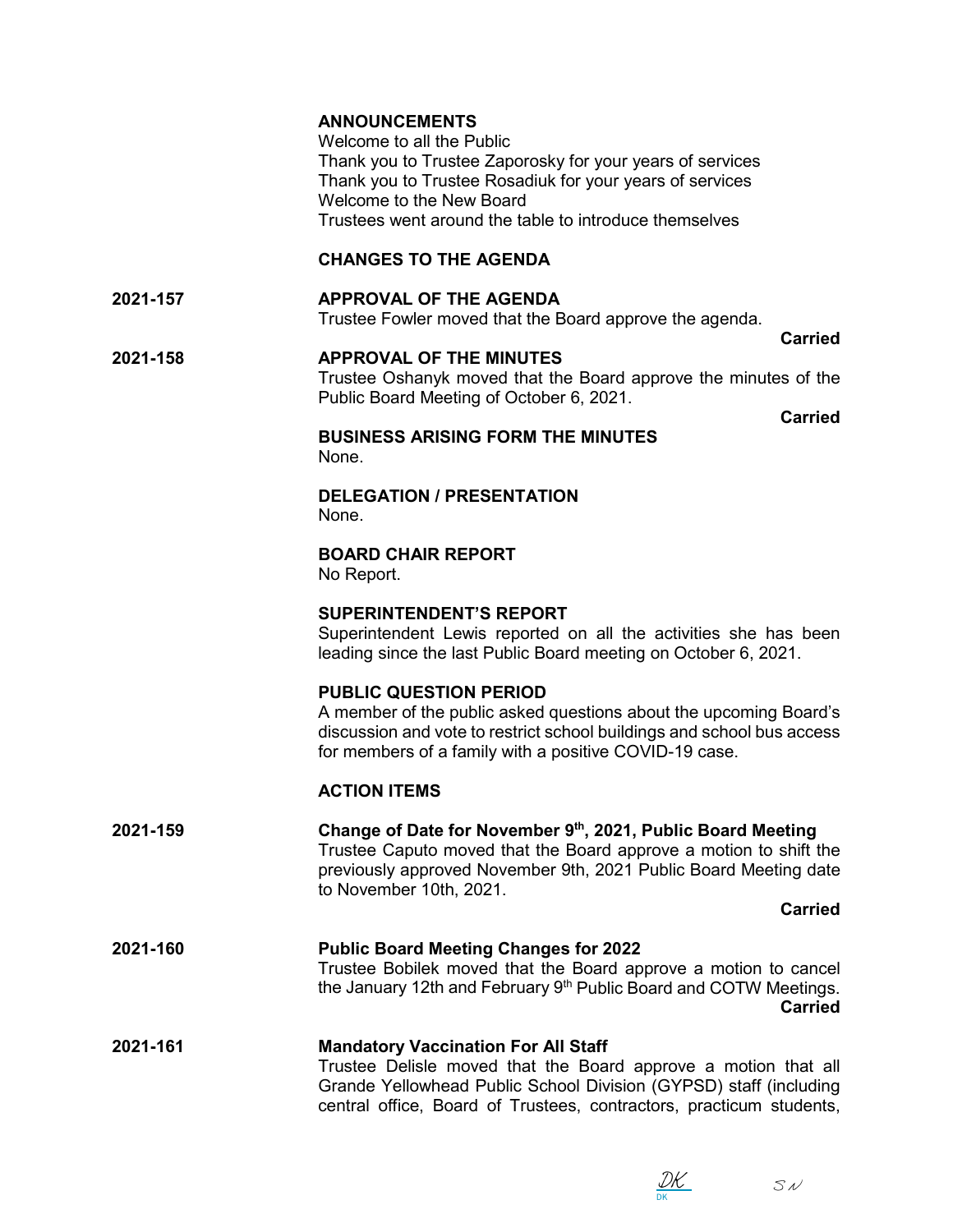substitutes, and volunteers) provide proof they are fully COVID-19 vaccinated or present acceptable proof of a negative COVID-19 test within 72 hours beginning each workday.

Trustee Delisle requested it be noted in the minutes that the government should be responsible for implementing health and safety measures to limit danger to students, staff and communities, and that such responsibilities and decisions should not be downloaded onto school boards.

> **5 in Favour 2 Opposed Carried**

The Public Board Meeting recessed at 1203 hours.

The Public Board Meeting reconvened at 1301 hours.

#### **2021-162 Mandatory Isolation Requirements for Family Members of Positive COVID-19 Cases**

Trustee Delisle moved that the Board of Trustees for Grande Yellowhead Public School Division(GYPSD) approve a motion requiring any family member that is exposed from another family member would not attend school in person or access a school bus and not return until the positive family member is clear to return as per AHS requirements.

**Carried**

# **ADMINISTRATION REPORTS**

## **Palisades Indigenous Education Camp 2021**

C. Aschenmeier provided the Board with information on the Palisades Indigenous Education Camp that is held annually.

## **Boards Annual Work Plan**

The Board of Trustees reviewed Board Policy 02, Appendix A – Board Annual Work Plan.

## **Facility Projects' Report**

B. Orge provided the Board with an update on the ongoing work the facilities department is doing.

## **Student Enrollment Report**

S. Nicholson provided a report on the enrolment in GYPSD schools for the 2021/2022 school year.

## **TRUSTEE REPORTS**

**Board Policy Committee** No Report.